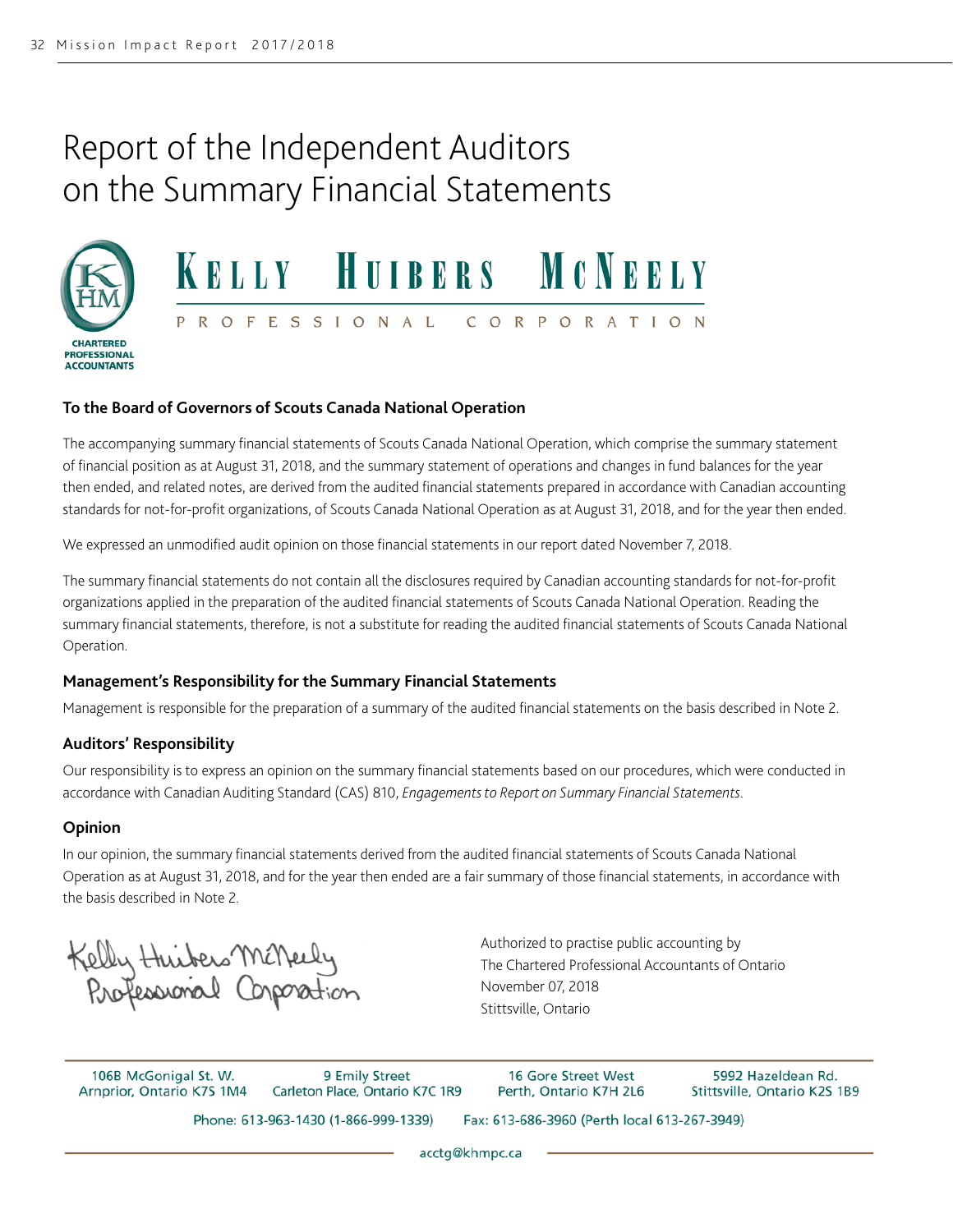# Scouts Canada National Operation

### Summary Statement of Financial Position

as at AUGUST 31, 2018

|                                        | 2018         | 2017         |  |
|----------------------------------------|--------------|--------------|--|
| <b>ASSETS</b>                          |              |              |  |
| Current assets                         | \$12,339,774 | \$11,469,122 |  |
| Investments                            | 15,548,252   | 14,505,450   |  |
| Tangible capital and intangible assets | 1,091,566    | 1,527,867    |  |
| Prepaid pension costs                  | 6,666,100    | 4,002,800    |  |
|                                        | \$35,645,692 | \$31,505,239 |  |
| LIABILITIES AND FUND BALANCES          |              |              |  |
| <b>Current liabilities</b>             | \$10,482,147 | \$9,349,579  |  |
| Deferred capital contributions         | 277,202      | 554,405      |  |
| Employee future benefits               | 3,358,000    | 3,652,000    |  |
| <b>Fund balances</b>                   | 21,528,343   | 17,949,255   |  |
|                                        | \$35,645,692 | \$31,505,239 |  |

See accompanying notes to summary financial statements.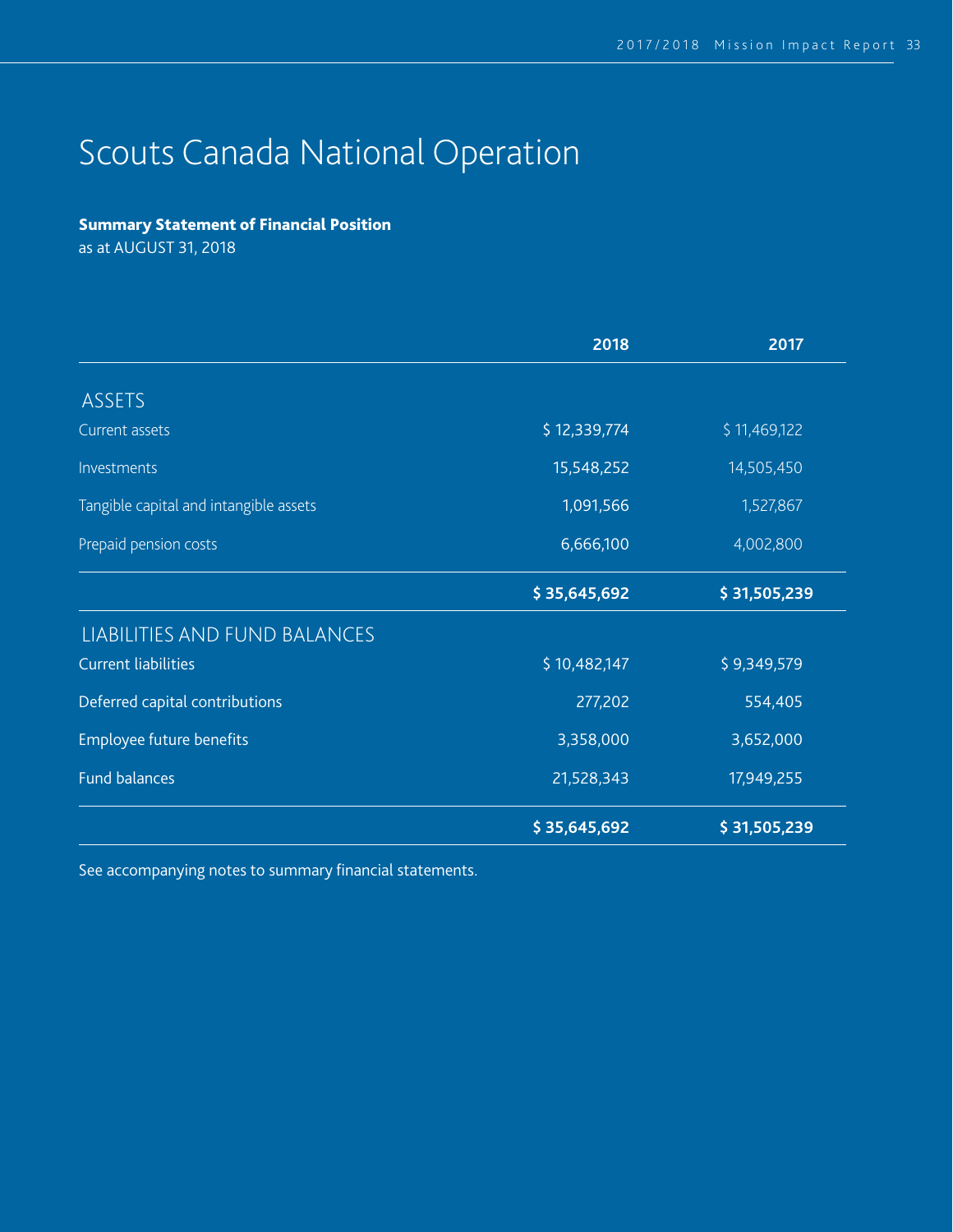#### **SCOUTS CANADA NATIONAL OPERATION**

#### **SUMMARY STATEMENT OF OPERATIONS AND CHANGES IN FUND BALANCES**

For the year ended AUGUST 31, 2018

|                                                                       | <b>Operating Fund</b> | <b>Restricted &amp;</b><br><b>Endowment</b><br><b>Funds</b> | 2018         | 2017         |
|-----------------------------------------------------------------------|-----------------------|-------------------------------------------------------------|--------------|--------------|
| <b>REVENUE:</b>                                                       |                       |                                                             |              |              |
| Membership fees                                                       | \$10,615,769          | $\zeta$                                                     | \$10,615,769 | \$11,041,989 |
| Retail                                                                | 4,254,299             |                                                             | 4,254,299    | 4,975,400    |
| Fundraising                                                           | 4,324,321             | 16,962                                                      | 4,341,283    | 5,843,094    |
| World Scout Foundation donations                                      |                       | 34,057                                                      | 34,057       | 29,903       |
| Investment and other                                                  | 1,985,339             | 319,138                                                     | 2,304,477    | 2,517,979    |
| Canadian Jamboree                                                     | 40,110                |                                                             | 40,110       | 3,611,323    |
|                                                                       | 21,219,838            | 370,157                                                     | 21,589,995   | 28,019,688   |
| <b>EXPENSES:</b>                                                      |                       |                                                             |              |              |
| Salaries and benefits                                                 | 12,015,904            |                                                             | 12,015,904   | 11,407,789   |
| Recovery of salaries and benefits                                     | (1,831,581)           |                                                             | (1,831,581)  | (1,592,623)  |
| Retail                                                                | 2,766,783             |                                                             | 2,766,783    | 3,390,068    |
| Program services                                                      | 186,971               |                                                             | 186,971      | 310,299      |
| <b>Grants</b>                                                         | 125,530               |                                                             | 125,530      | 109,655      |
| Technology services                                                   | 360,697               |                                                             | 360,697      | 386,214      |
| <b>Financial services</b>                                             | 733,055               | 37,588                                                      | 770,643      | 891,112      |
| Marketing and communications                                          | 265,406               |                                                             | 265,406      | 443,811      |
| Fundraising                                                           | 2,921,619             |                                                             | 2,921,619    | 2,936,987    |
| Administration                                                        | 636,340               | 40,335                                                      | 676,675      | 723,157      |
| Compliance and governance                                             | 589,926               | 249,000                                                     | 838,926      | 1,511,000    |
| Human resources & volunteer services                                  | 376,289               |                                                             | 376,289      | 354,826      |
| Field operations                                                      | 731,057               |                                                             | 731,057      | 749,209      |
| Field services                                                        | 753,098               |                                                             | 753,098      | 834,762      |
| Canadian Jamboree-direct expenses                                     |                       |                                                             |              | 3,459,926    |
| Other                                                                 |                       | 173,223                                                     | 173,223      | 202,197      |
|                                                                       | 20,631,094            | 500,146                                                     | 21,131,240   | 26,118,389   |
| Net revenue (expenses) before the<br>undernoted                       | 588,744               | (129, 989)                                                  | 458,755      | 1,901,299    |
| Unrealized gains on investments                                       | 230,582               | 149,551                                                     | 380,133      | 235,000      |
| Net Revenue                                                           | 819,326               | 19,562                                                      | 838,888      | 2,136,299    |
| Fund balances-Beginning of year                                       | 7,607,497             | 10,341,758                                                  | 17,949,255   | 17,066,956   |
|                                                                       | 8,426,823             | 10,361,320                                                  | 18,788,143   | 19,203,255   |
| Interfund transfers                                                   | (525, 171)            | 525,171                                                     |              |              |
| Remeasurements and other items related<br>to employee future benefits | 2,740,200             |                                                             | 2,740,200    | (1,254,000)  |
| FUND BALANCES-END OF YEAR                                             | \$10,641,852          | \$10,886,491                                                | \$21,528,343 | \$17,949,255 |

See accompanying notes to summary financial statements.